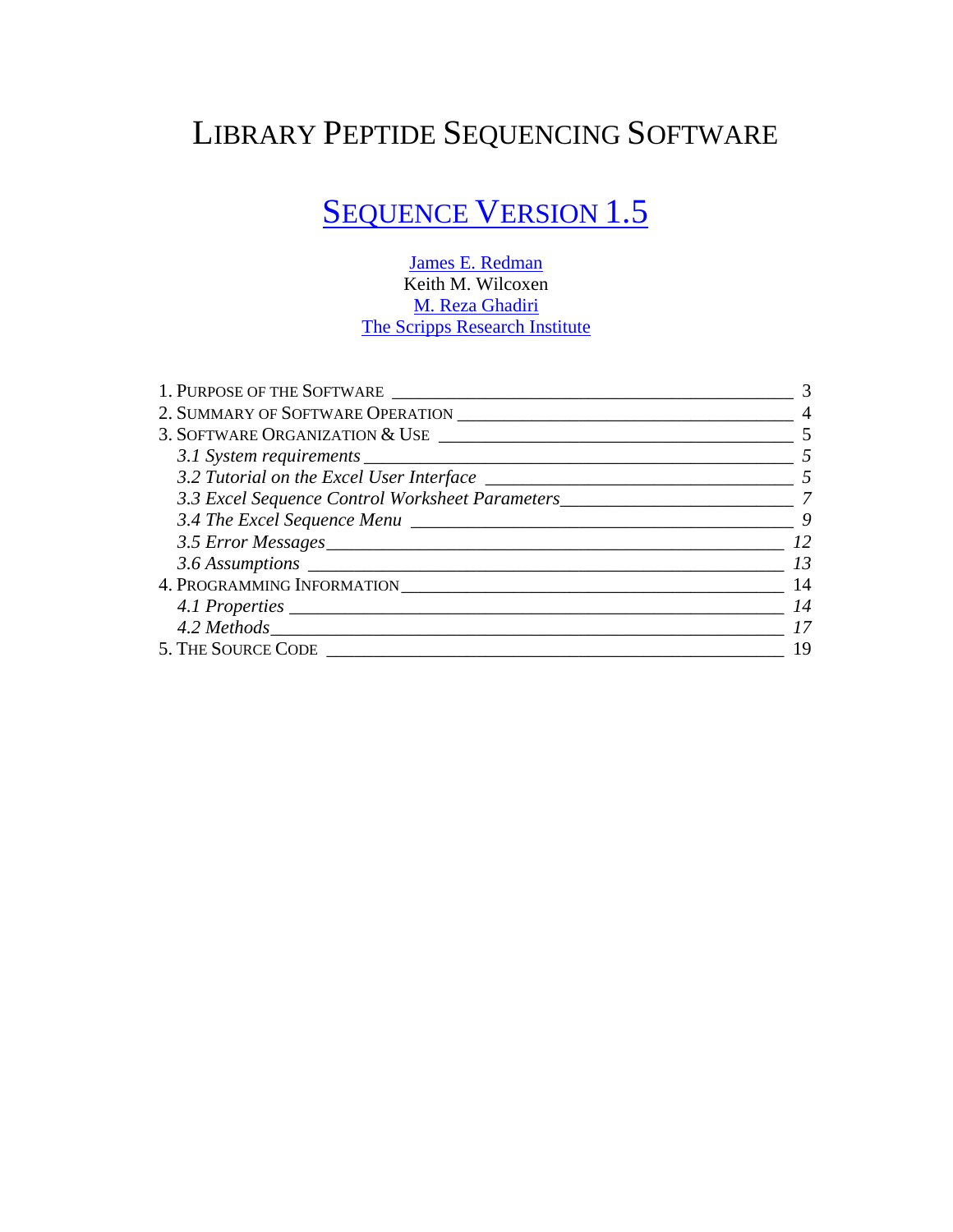Copyright © 2002 The Scripps Research Institute. All rights reserved.

THIS SOFTWARE IS PROVIDED AS IS AND NEITHER THE AUTHORS NOR THE SCRIPPS RESEARCH INSTITUTE (TSRI) MAKE ANY WARRANTY AS TO ITS USE, PERFORMANCE OR RESULTS WHICH THE USER MAY OBTAIN. NO WARRANTIES ARE MADE, EXPRESSLY OR IMPLIED, AS TO NON-INFRINGEMENT OF THIRD PARTY RIGHTS, MERCHANTABILITY, OR FITNESS FOR ANY PARTICULAR PURPOSE. IN NO EVENT WILL THE AUTHORS OR TSRI BE LIABLE FOR ANY CONSEQUENTIAL, INCIDENTAL OR SPECIAL DAMAGES, INCLUDING ANY LOST PROFITS OR LOST SAVINGS, EVEN IF THE AUTHORS OR TSRI HAVE BEEN ADVISED OF THE POSSIBILITY OF SUCH DAMAGES, OR FOR ANY CLAIM BY ANY THIRD PARTY. Neither the authors nor TSRI are under any obligation to provide support, updates, enhancements or modifications. This software may not be distributed for commercial purposes. Distribution of this software linked with or bundled with any product is considered a commercial purpose.

If you use this software please cite the following paper - Redman, J. E.; Wilcoxen, K. M.; Ghadiri, M. R. Automated Mass Spectrometric Sequence Determination of Cyclic Peptide Library Members. *J. Comb. Chem.* **2003**, *5*, 33.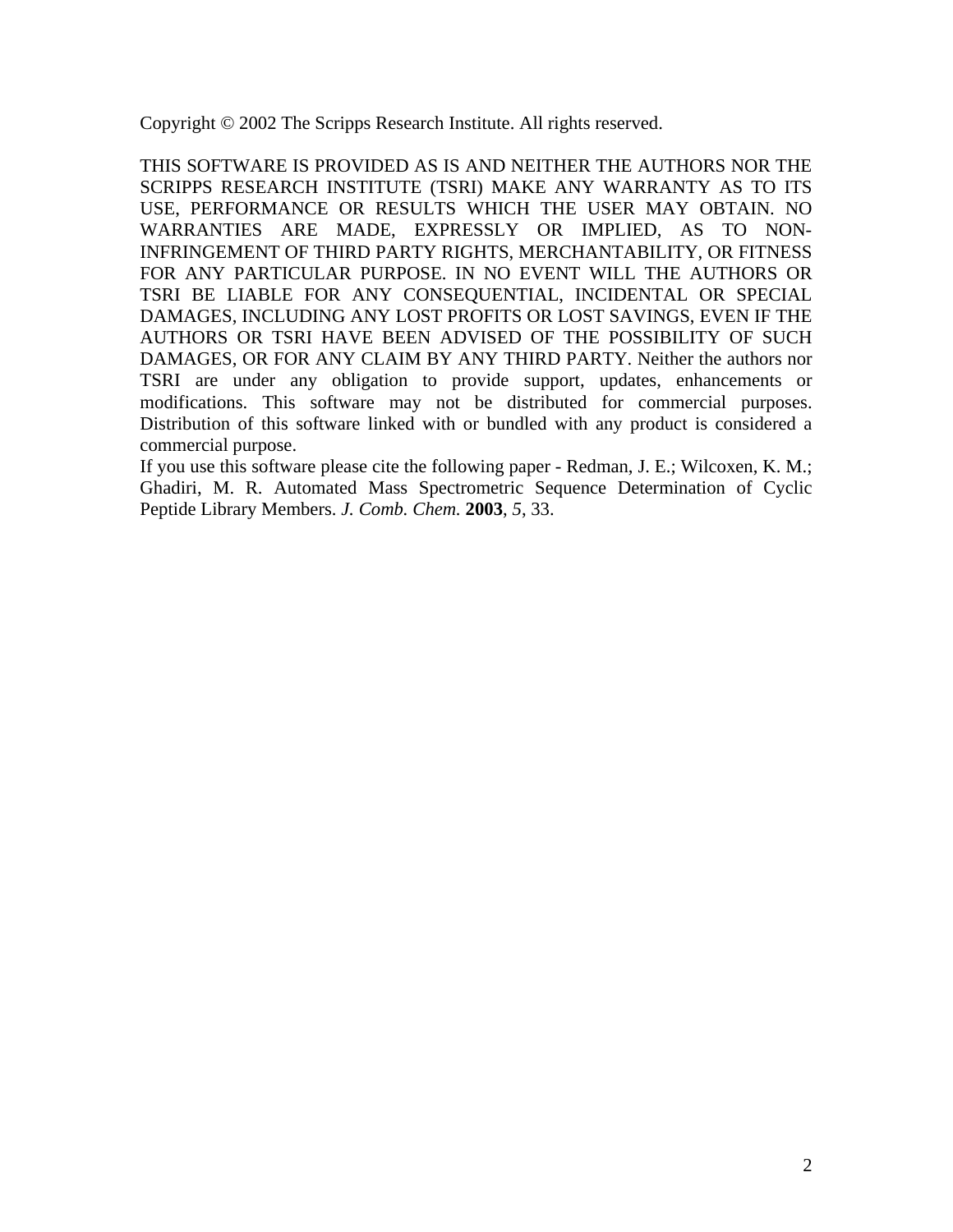# <span id="page-2-0"></span>*1. Purpose of the Software*

The software is intended for the mass spectral sequence determination of short synthetic peptides from combinatorial libraries prepared by the solid phase split-and-pool approach. The peptides may be linear or cyclic.

The user specifies the potential amino acids at each sequence position in the peptide, and supplies parent and fragment ion mass spectra. An Excel spreadsheet based user interface is provided, although an application programming interface enables the development of customized peptide sequencing applications.

The program was not designed for *de novo* sequencing of peptides from enzyme digests.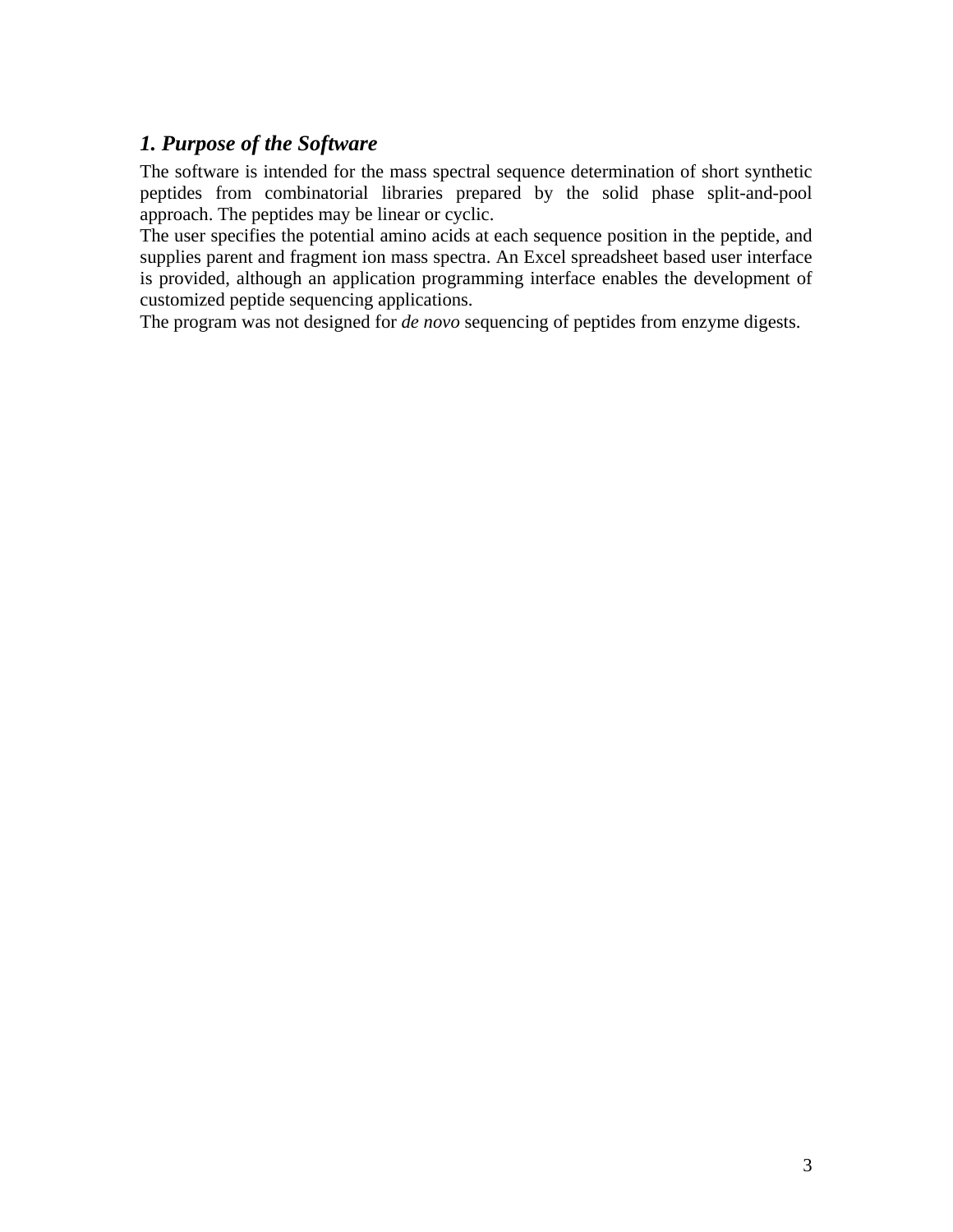# <span id="page-3-0"></span>*2. Summary of Software Operation*

The program requires the user to specify the potential amino acid residues that could occur at each sequence position of the peptide of interest. All possible sequences are then generated and stored on a list. For peptides with a cyclic topology, sequences related by circular permutation symmetry are automatically excluded to avoid duplicates (although retaining sequences which are indistinguishable).

The user must also supply the filenames of mass spectra of the peptide, in Hitachi .stx format or as tab/space delimited text. The type of spectrum (parent or fragment ion) must be specified, and for  $MS<sup>3</sup>$  or higher details of which mass was fragmented must also be given. For  $MS<sup>2</sup>$  it is assumed that the parent ion was fragmented.

A score is calculated for each sequence on the list by comparison of an experimental spectrum with a corresponding spectrum calculated for that sequence. The scoring is performed by summing over all peaks the product of a scoring weight of the calculated peak and the intensity of a peak found at the same mass, within the specified tolerance, in the experimental spectrum. The scores are normalized by the sum of the weights in the calculated spectrum, to avoid biasing the scoring towards sequences that yield a greater number of peaks. The user specifies the weighting given to different fragmentations. A higher score indicates a closer match between the experimental and calculated spectra. Sequences with a score below a certain fraction of the highest scoring sequence can be ejected from the list. The process can then be repeated for another spectrum and the modified list. Normally the parent ion spectrum would be considered first, followed by a fragment ion spectrum. The highest scoring sequence on the list should then be the true sequence.

An optional step is to directly compare calculated spectra for a pair of sequences (call them  $1 \& 2$ ) with the experimental spectrum. The unique peaks in the calculated spectrum are determined for each of the two sequences, and scores are calculated using only these peaks. A peak in the spectrum of peptide 1 would be unique if there was not a peak at the same (within a certain tolerance) mass in the spectrum of peptide 2. We have named this process "Critical Analysis". This approach appears useful when applied to a few top scoring sequences on the list as it can sometimes pick out the correct sequence even when this is not the highest scoring when all peaks are considered.

Other routines are provided, for tasks such as calculating parent ion masses for all the peptides in a library, and overlaying plots of calculated and experimental spectra.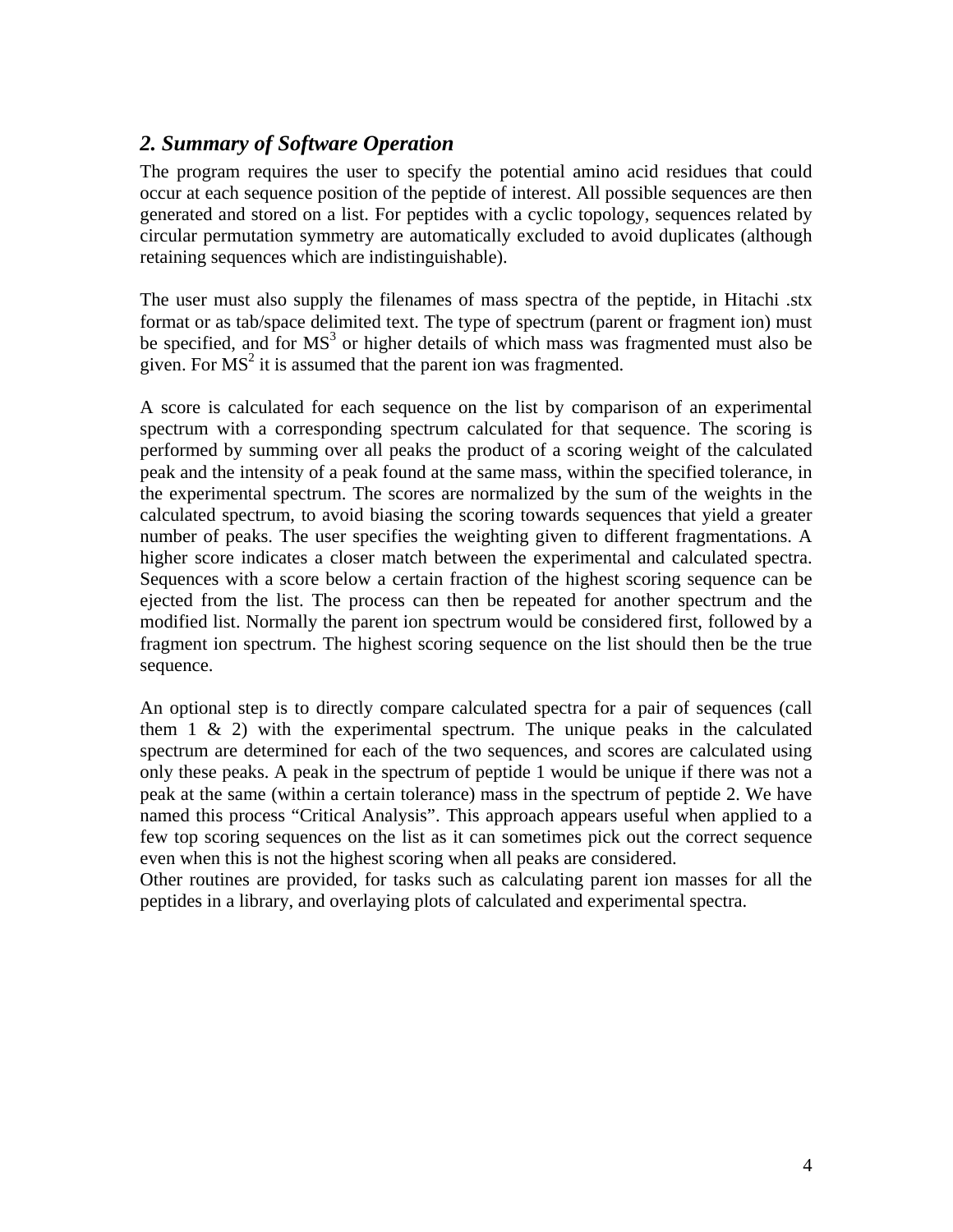# <span id="page-4-0"></span>*3. Software Organization & Use*

# **3.1 System requirements**

A PC running Windows 95 or later (tested with Me, NT 4 and XP). Although the program itself is small, it may use memory heavily during calculations. Over 128 Mb is recommended.

For the spreadsheet interface, Excel 2000 is required. Excel97 or XP might work too, although they have not been tested. Excel95 will not work.

To install, double click the Setup icon, and follow the directions. The program, input files, example spectra and documents will be copied to your hard disk. Using Windows NT, 2000 and XP you will need to be logged in as an administrator.

To uninstall, use the Add and Remove programs feature on the Windows control panel.

# **3.2 Tutorial on the Excel User Interface**

Open the "SequenceV1\_5.xls" workbook. Macros must be enabled. Some antivirus software will give a warning about ActiveX controls. If this happens then the ActiveX control must be allowed to run.

A new menu, **Sequence**, is added to the Excel menu bar. **Insert Filename**, **Process Spectrum**, **N Terminus** and **C Terminus** are added to the right mouse button shortcut menu.

All of the required parameters are entered in the worksheet, and the processing commands are selected from the **Sequence** menu.

1) Open the example parameter file "in.txt" by clicking **Sequence->Open Job**. The parameters are read directly from the file, and the worksheet is automatically updated.

2) In the "Parent Spectrum" and "Fragment Spectrum" cells, change the filenames to the names of the parent and fragment spectrum files that are to be processed. To avoid typing, right click in the cell, and select **Insert Filename**, then choose the file from the dialog box.

For the example files KWLWKEparent.stx and KWLWKEfrag.stx the remaining parameters need not be changed. These files are for the cyclic peptide c[KWLWKE] (underscored residues are the *D* isomers).

The cyclicDL Topology indicates a cyclic peptide of residues of alternating *D* and *L* chirality.

No. of Residues is the length of the peptide (6).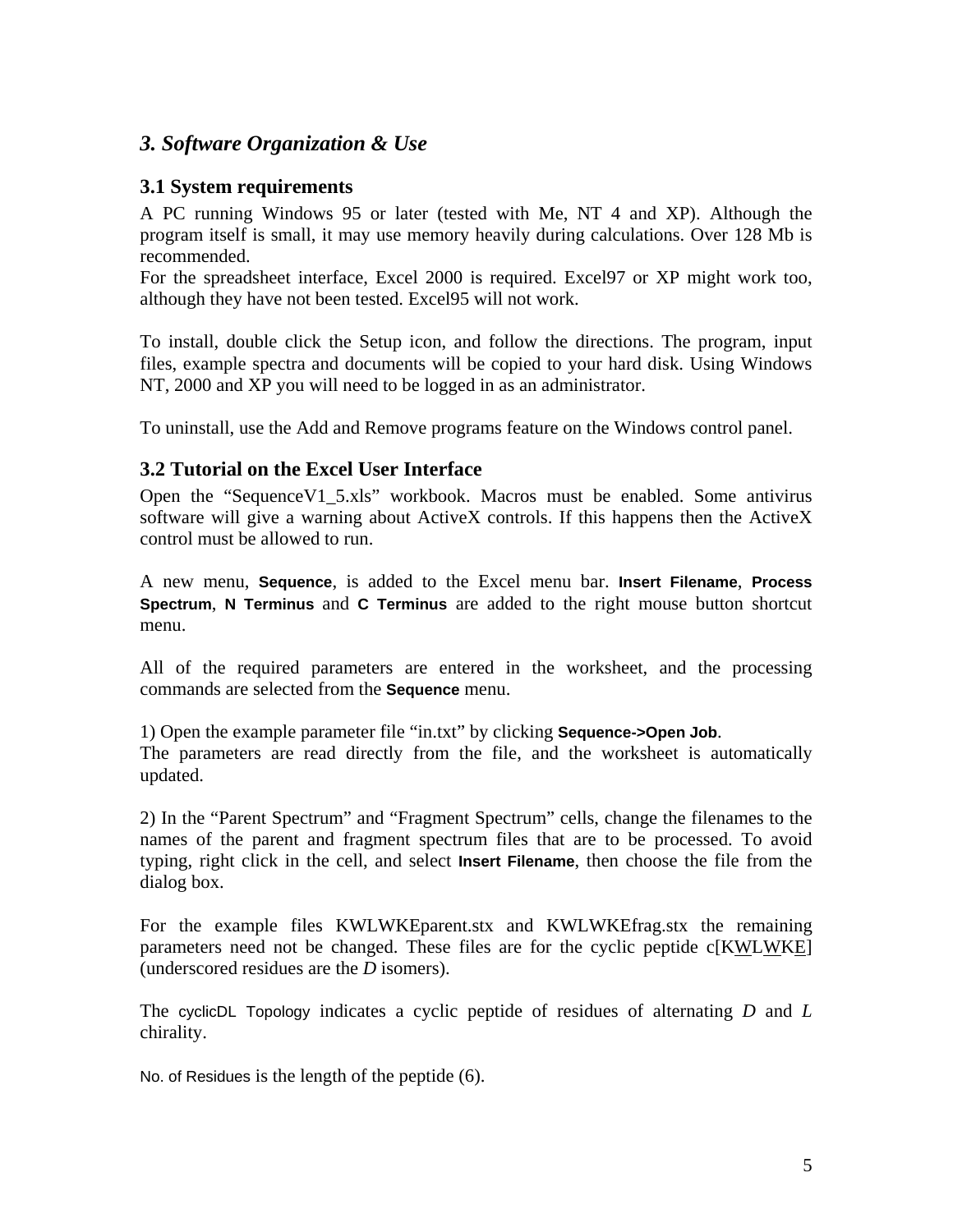Number of Spectra is the total number of experimental spectra (one parent + one fragment spectrum  $= 2$ )

The Residues section is where the amino acids are entered. For each sequence position in the peptide the possible residues are listed using the standard one letter code. For the example the first residue is fixed as lysine, the second as tryptophan, and the remaining residues can be any of EFHKLNRSW.

For details on the other parameters see section 3.3.

#### 3) Click **Sequence->Open Masses**

Open the residue mass file "monomstab.txt". This is an ASCII file containing the monoisotopic mass of each residue. This file may be edited if non-standard residues are required.

#### 4) Click **Sequence->Process->Process All**

This generates all of the sequences, processes the parent ion spectrum first, followed by the fragment ion spectrum. The "critical analysis" is then carried out for all possible pairs of the 30 highest scoring sequences. The experimental spectrum overlaid with the calculated peaks for the "best" sequence is displayed.

The results are displayed in a new workbook. The upper part of the worksheet shows the parameters that were used in the processing. The next section shows the commands that have been run, and their outcome (whether an error occurred or not,  $0 =$  no error, other  $number = error code$ .

The number of sequences on the list is reported, together with the sequence that the program considers most likely to be correct, based on the critical analysis.

The critical analysis table is at the bottom of the worksheet. The values in the table are comparative scores for the pair of sequences given at the left and top of the table. A blue font color indicates the sequence at the top is in better agreement, whereas a black color indicates the sequence to the left is superior. The sequences are sorted according to their scores calculated using all peaks, with the highest scores at the top and left.

The fill colors indicate sequences that have no unique peaks (green  $=$  top sequence, red  $=$ left sequence, yellow = both sequences).

For the example, the correct sequence, KWLWKE, is at the top of the list, although the critical analysis is warning that this sequence is not expected to give any peaks which enable it to be distinguished from KWLWEK or KWWLKE. The latter two sequences *are* expected to yield peaks which would distinguish them from KWLWKE.

Below the critical analysis table, a picture of the spectrum will be pasted into the worksheet, overlaid with the calculated peaks (in red) for the sequence selected by the critical analysis. The mass labels refer to the calculated peak positions. It may be necessary to scroll the worksheet to see the spectrum.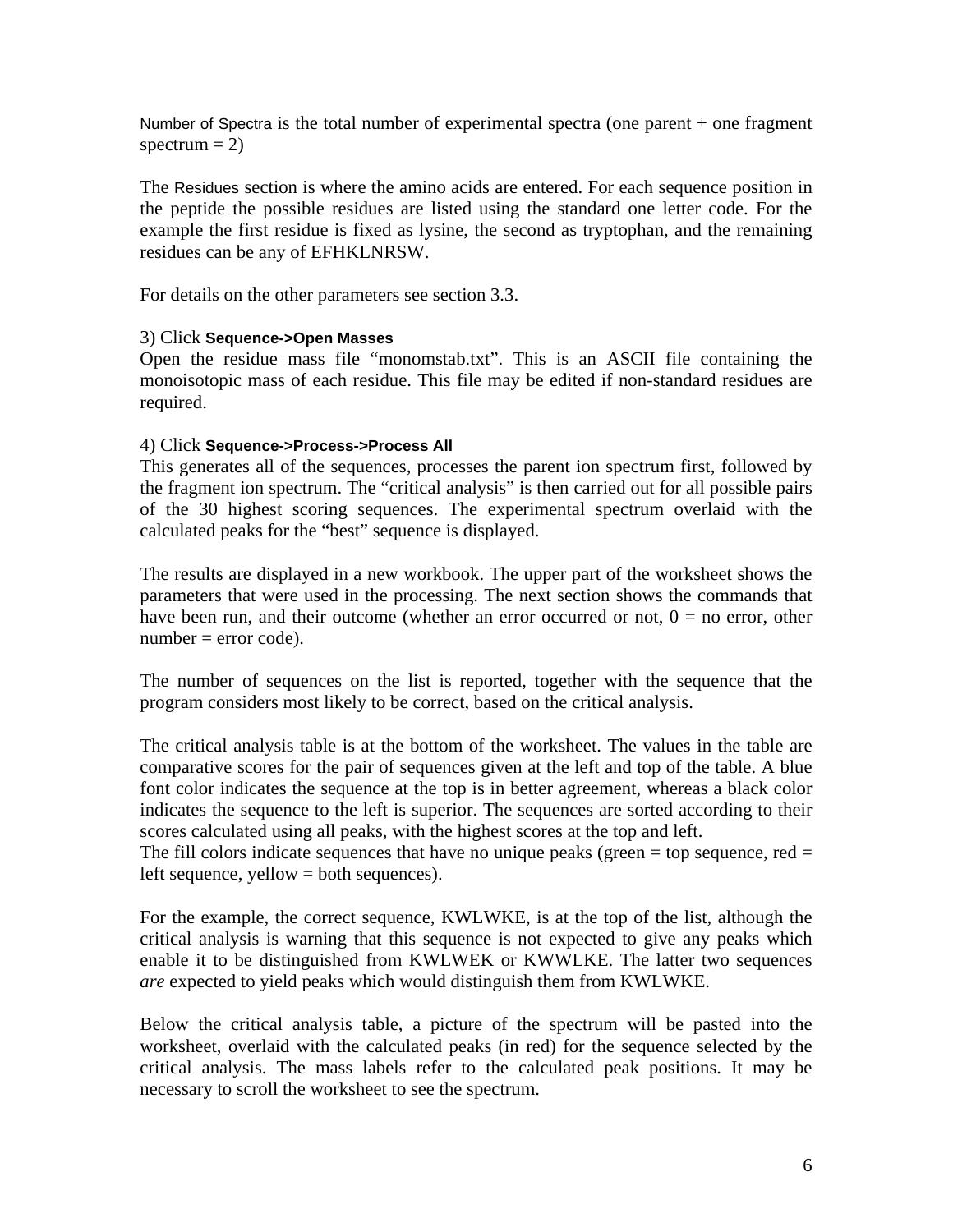# <span id="page-6-0"></span>**3.3 Excel Sequence Control Worksheet Parameters**

This section describes the parameters in the Excel worksheet user interface.

#### Topology

The topology of the peptide. Options are cyclicDL, cyclic or linear. This determines whether/how cyclic permutation symmetry needs to be considered when generating the initial list of sequences from the amino acids.

No. of Residues The length of the peptide in residues.

Number of Spectra

The total number of experimental spectra.

#### No. of sequences for critical analysis

The number of sequences to be included in the critical analysis. The sequences are picked from the top of the list, so provided that the sequences are scored and sorted, this will select the highest scoring sequences. Do not make this number too large as processing time increases with the square of the number of sequences.

#### **Parent Spectrum parameters**

#### Parent Spectrum

Path and filename of the experimental parent ion spectrum. Files should be tab/space delimited text or Hitachi .stx format (must consist of evenly sampled data). Text files should consist of pairs of mass and intensity values. The program was not designed to use peak lists, although if it encounters one in a text file it will attempt to use it by padding it out with zeroes.

# Mass Tolerance

The peak matching tolerance for the parent ion spectrum. The program will search over  $\pm$ this mass range for a peak. A peak is the most intense signal found in the mass range.

#### **Threshold**

This sets the score below which sequences are removed from the list. It is expressed as a fraction of the highest scoring sequence. A value of 0 removes everything except the top scoring sequence, 1 retains all sequences on the list.

#### Weight [M+H]+, Weight [M+2H]2+, and Weight [M+3H]3+

These parameters are the scoring weights for singly and multiply charged ions. Setting one of these parameters to zero will cause that ion to be ignored in the calculated parent ion spectrum. e.g. if triply charged parent ions are unlikely to be observed then set Weight  $[M+3H]3+$  to zero.

#### **Fragment spectrum parameters**

More than one fragment spectrum may be specified in this section. Simply list the parameters in the columns.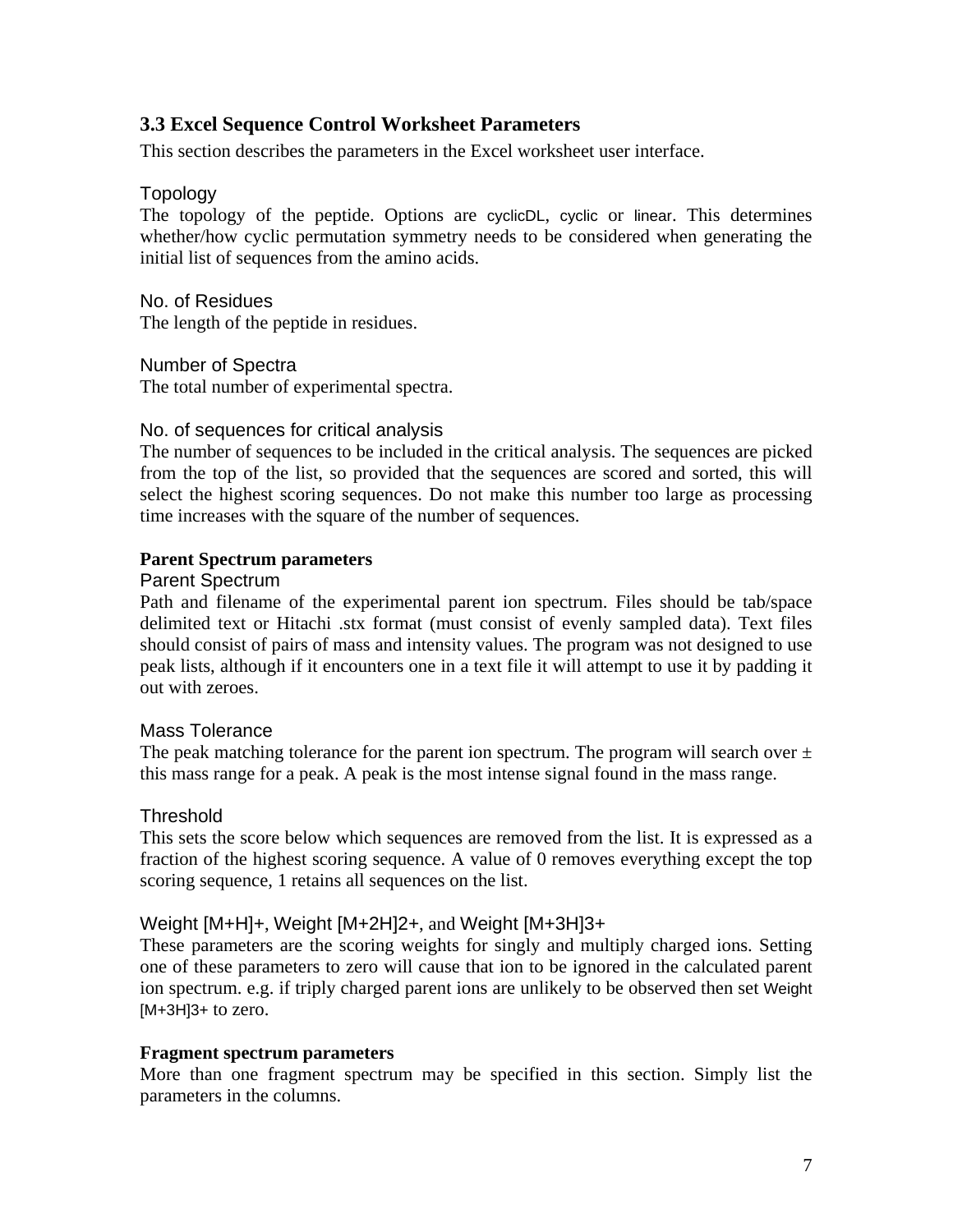#### Fragment Spectrum

Path and filename of the experimental fragment ion spectrum. Files should be tab delimited text or Hitachi .stx format. Files should contain raw data evenly sampled, although for text files if a peak list is encountered the program will attempt to use it.

#### MS-MS

The number of mass select/fragmentation steps.  $1 = MS^2$ ,  $2 = MS^3$ 

#### Multiple loss (y/n)

Determines whether multiple side chain losses will be considered. Value should be y or n.

#### Mass Tolerance

The peak matching tolerance for the fragment ion spectrum. The program will search over  $\pm$  this mass range for a peak. A peak is the most intense signal found in the mass range.

#### **Threshold**

Equivalent to the threshold parameter for the parent ion spectrum.

#### Weight no loss, Weight -NH3, Weight -CO, and Weight -H2O

Scoring weights for different fragmentations. Weight no loss refers to fragments that arise from only cleavage of the peptide bond ('b' and 'y' fragments for linear peptides). Weight –NH3 refers to loss of ammonia from K, R and Q residues. Weight –H2O refers to loss of water from S, T, and E residues. Weight -CO is for fragments with CO loss from the C terminus ('a' fragment for linear peptides). If multiple side chain loss is being used then it is best to set Weight –NH3 and Weight –H20 to 1, so that the weights are handled entirely by the loss probabilities.

# Multiplicity factor and Degeneracy tolerance

These parameters determine how the scoring weights combine for degenerate peaks. Calculated peaks which differ in *m/z* of less than Degeneracy tolerance are merged, and their scoring weights combined according to Multiplicity factor  $(0 =$  weights do not add up,  $1$  = weights add up linearly). (n.b. Currently this calculation does not quite work consistently for accidentally degenerate peaks with different scoring weights, although this should not cause any problems.)

#### Weight N terminal, Weight C terminal and Weight Internal

For linear peptides the peak weights for N, C terminal and internal fragments are multiplied by these factors. Set to zero to exclude fragments.

#### NH3 loss probability and H2O loss probability

Probability of loss of ammonia from R, K, Q and water from S, T, E. For peptides with several of these residues, every possible combination of side chain loss is considered and probabilities are calculated according to a binomial distribution. The scoring weight of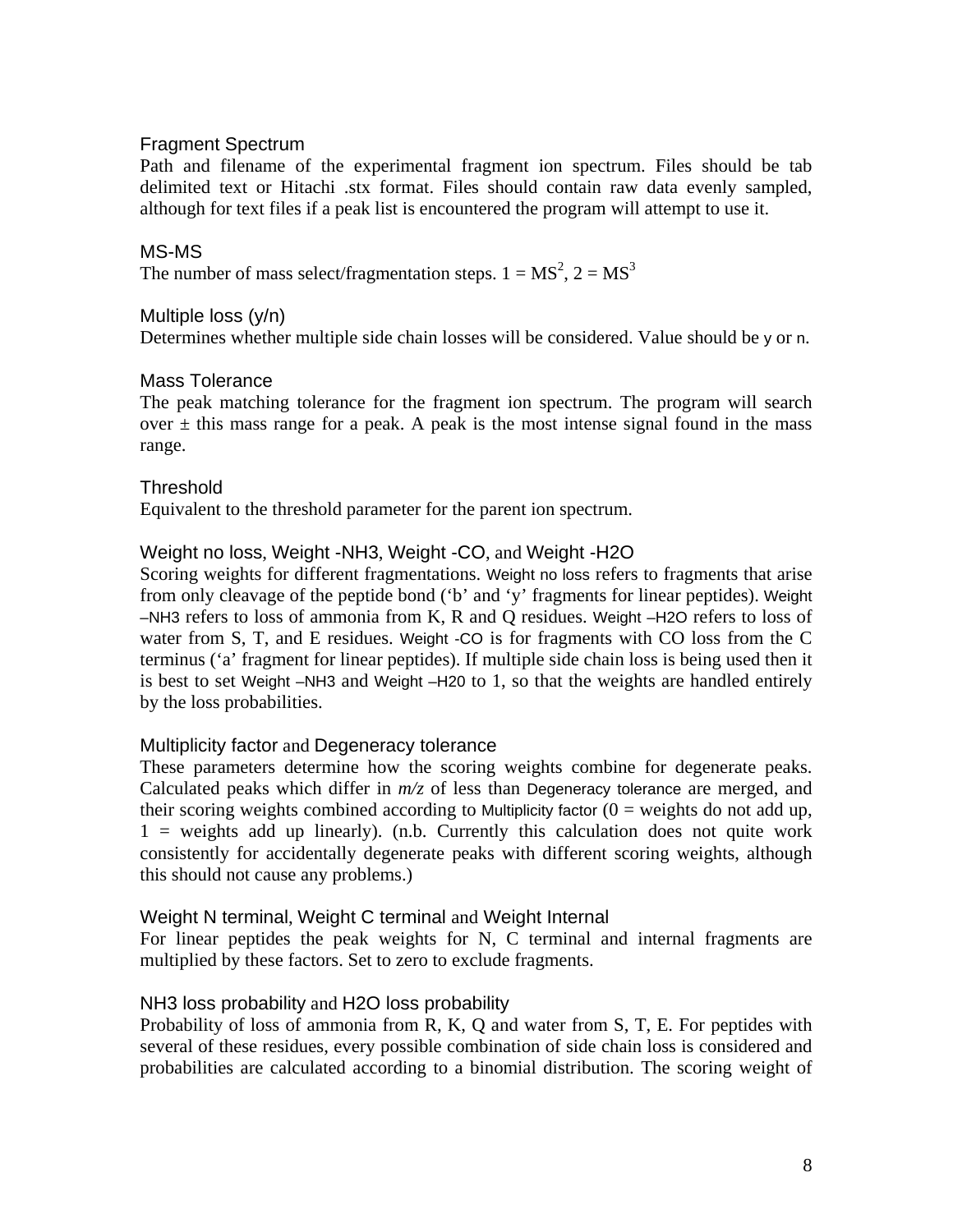<span id="page-8-0"></span>the peak is multiplied by this probability. These parameters are ignored if Multiple loss is n.

# Mass Select and Window

For  $MS<sup>3</sup>$  or greater it is necessary to specify the  $m/z$  range of the peak which is selected and fragmented. The mass selected range is Mass Select  $\pm$  Window. If there is more than one mass selection step, then list each from left to right.

# N Terminus and C Terminus

These are the masses of the terminal groups of linear peptides. Several common masses are on the right mouse button shortcut menu. These groups remain with the terminal residue during the fragmentation calculations. If you need terminal groups which fragment off then it is necessary to add custom residues in the residue mass file.

# **Residues**

The potential residues at each position in the sequence are listed in this column. They should be written with the single letter code, uppercase characters, with no spaces. All uppercase letters are valid, provided that an appropriate mass is entered in the mass table file. The residues can be specified in any order although the program will rearrange them into alphabetic order.

Sequences longer than 8 residues are accepted – just extend the table downwards.

# **3.4 The Excel Sequence Menu**

# **Sequence->Open Job**

Opens a stored parameter file. Parameter files store all the parameters except for No. of sequences for critical analysis and any filenames for batch processing which have placed in the lower part of the worksheet. The parameter file is an ASCII text file, not an Excel workbook.

# **Sequence->Save Job**

Saves the current parameters as an ASCII file that can be read with **Open Job**.

# **Sequence->Open Masses**

Open a mass table file. This is an ASCII file containing the residue masses (i.e. amino acid mass  $-$  H<sub>2</sub>O). It should contain an entry for all uppercase letters. The letter is immediately followed by the mass, with no space between them. Each entry should begin on a new line, and the file should end with a new line after the final entry.

# **Sequence->Calculate->Calculate Spectrum**

Calculates an assigned fragment ion spectrum for a specified sequence. A dialog box will prompt for a sequence. If there is only one spectrum listed in the Fragment Spectrum part of the worksheet, then it is this that will be calculated. If there are several spectra listed, then choose one by clicking it before running this command.

The result appears in a new sheet. The mass, scoring weight and assignment of each peak are given. Monoisotopic masses are listed.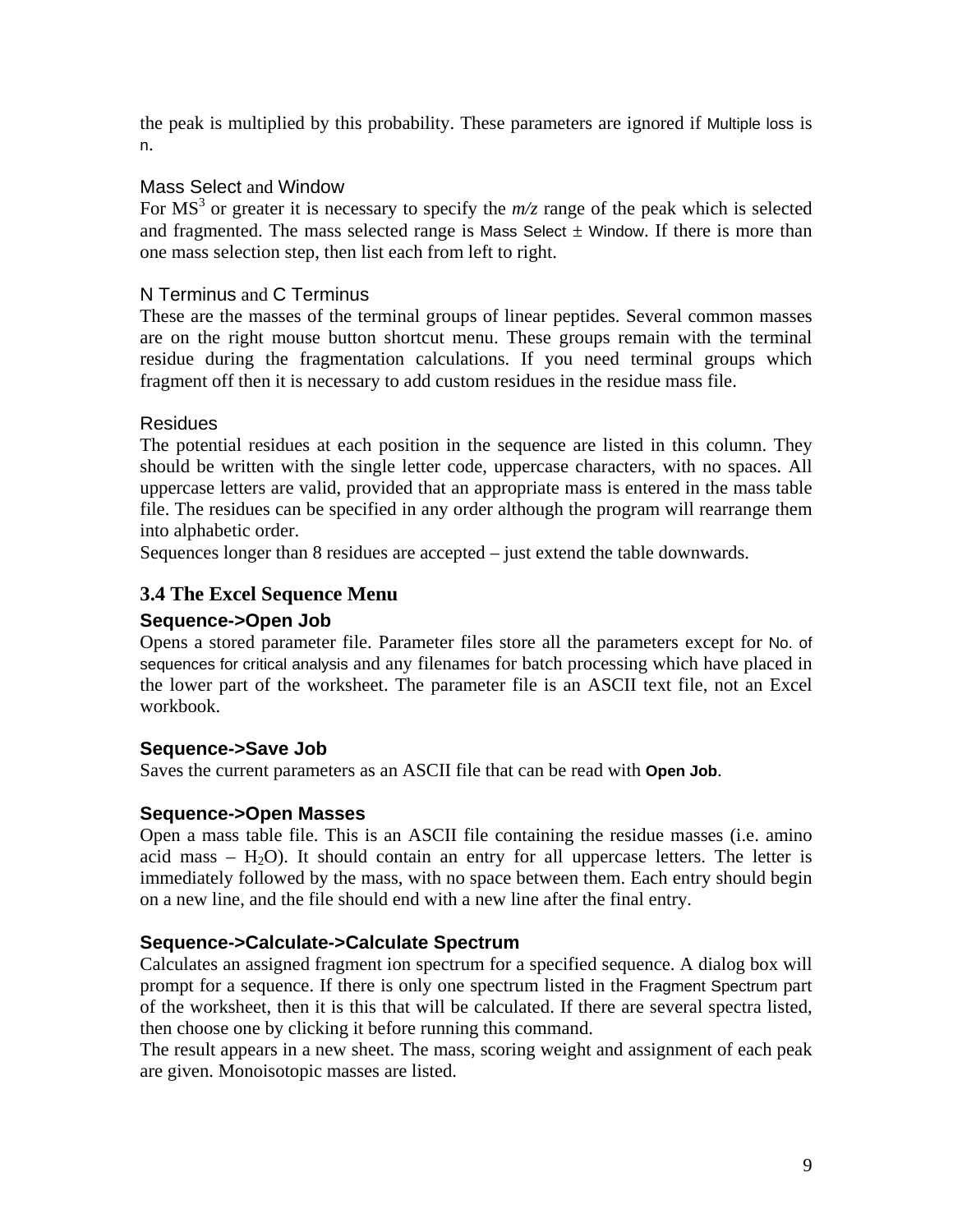#### **Sequence->Calculate->Copy Spectrum**

This works similarly to **Calculate Spectrum** except a metafile graphic of the experimental spectrum overlaid with the calculated masses (monoisotopic) shown as red vertical lines is generated. The predicted peaks are aligned with experimental peaks within the limits imposed by Mass Tolerance. If the user does not supply a sequence then no predicted peaks are shown. The graphic can be pasted into a worksheet or other document using **Edit->Paste** or Ctrl-V.

#### **Sequence->Calculate->Unique Peaks**

Determine the unique (monoisotopic) peaks in a fragment ion spectrum for two sequences. If there is only one spectrum listed in the Fragment Spectrum part of the worksheet, then it is this that will be calculated. If there are several spectra listed, then choose one by clicking it before running this command. The program will prompt for the two sequences, then place the results in a new worksheet.

#### **Sequence->List->Generate Parents**

Generates the list of sequences according to the residues specified in the Residues section. The list is stored internally and no results are displayed. Each sequence is given a score of zero.

#### **Sequence->List->Calculate Masses**

Calculates the monoisotopic masses of the sequences on the list. A residue mass file must have been read using **Open Masses** before this command will work, and there must be some sequences on the list. The calculated masses are the sum of the residue masses, and do not include an additional proton. The masses are stored instead of scores, and will overwrite any scores that have already been calculated. This command does not display any results.

#### **Sequence->List->Sort List**

Sorts the sequences on the list in descending order of score, or mass if **Calculate Masses** was previously used.

No results are displayed.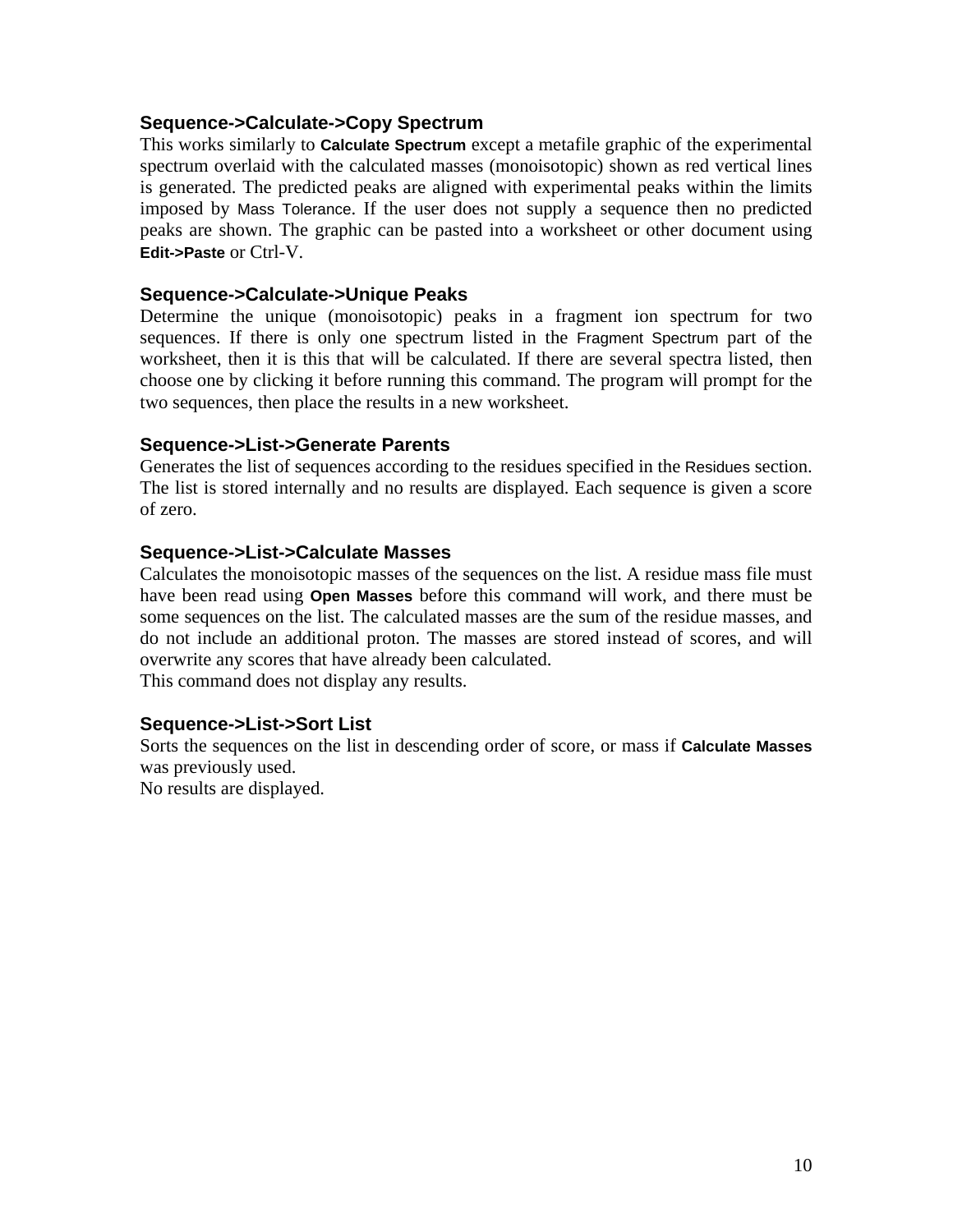#### **Sequence->List->Purge List**

Eject sequences from the list if their score is below a certain fraction of the highest score. A dialog box prompts for a threshold parameter between 0 and 1. 0 ejects all sequences except the highest scoring, 1 keeps everything. This works identically to the Threshold parameter in the worksheet. No results are displayed.

#### **Sequence->List->Critical Analysis**

Performs the critical analysis for the specified number of highest scoring sequences on the list. If there is more than one fragment ion spectrum then one can be selected prior to running the command, else the final listed is used. A comparative score is calculated for pairs of sequences, taken from the top of the list, using only the unique peaks in the calculated spectrum. These scores are displayed in a color-coded table in a new worksheet.

A blue font color indicates the sequence at the top is in better agreement, whereas a black color indicates the sequence to the left is superior. The fill colors indicate sequences that have no unique peaks (green  $=$  top sequence, red  $=$  left sequence, yellow  $=$  both sequences). The sequences are in the same order as they are on the list, with the top sequence at the top and left.

#### **Sequence->List->Results Sheet**

Places the sequences on the list and their scores (or masses) in a new worksheet. A warning is issued if there are many sequences, and the command will generate an error if there are too many sequences to fit into a worksheet.

#### **Sequence->Process->Process Spectrum**

A spectrum should be selected in the worksheet by clicking it before choosing this command. Parent or fragment spectra may be used. The sequences on the list are processed according to the parameters specified in the worksheet. After running the command the list will contain sorted scored sequences which are a subset (according to the Threshold parameter) of the sequences originally on the list.

No results are displayed. Use **Results Sheet** to view the sequences and scores. This command is also accessible using the right mouse button menu.

#### **Sequence->Process->Process All**

This performs an aggregate of operations. The list of sequences is generated from the Residues, then the spectra are processed, starting with the parent ion, followed by the fragment spectra in the order in which they are listed in the worksheet. A critical analysis is carried out and the results displayed in a new sheet, along with the final fragment spectrum overlaid with the calculated peaks for the best sequence from the critical analysis.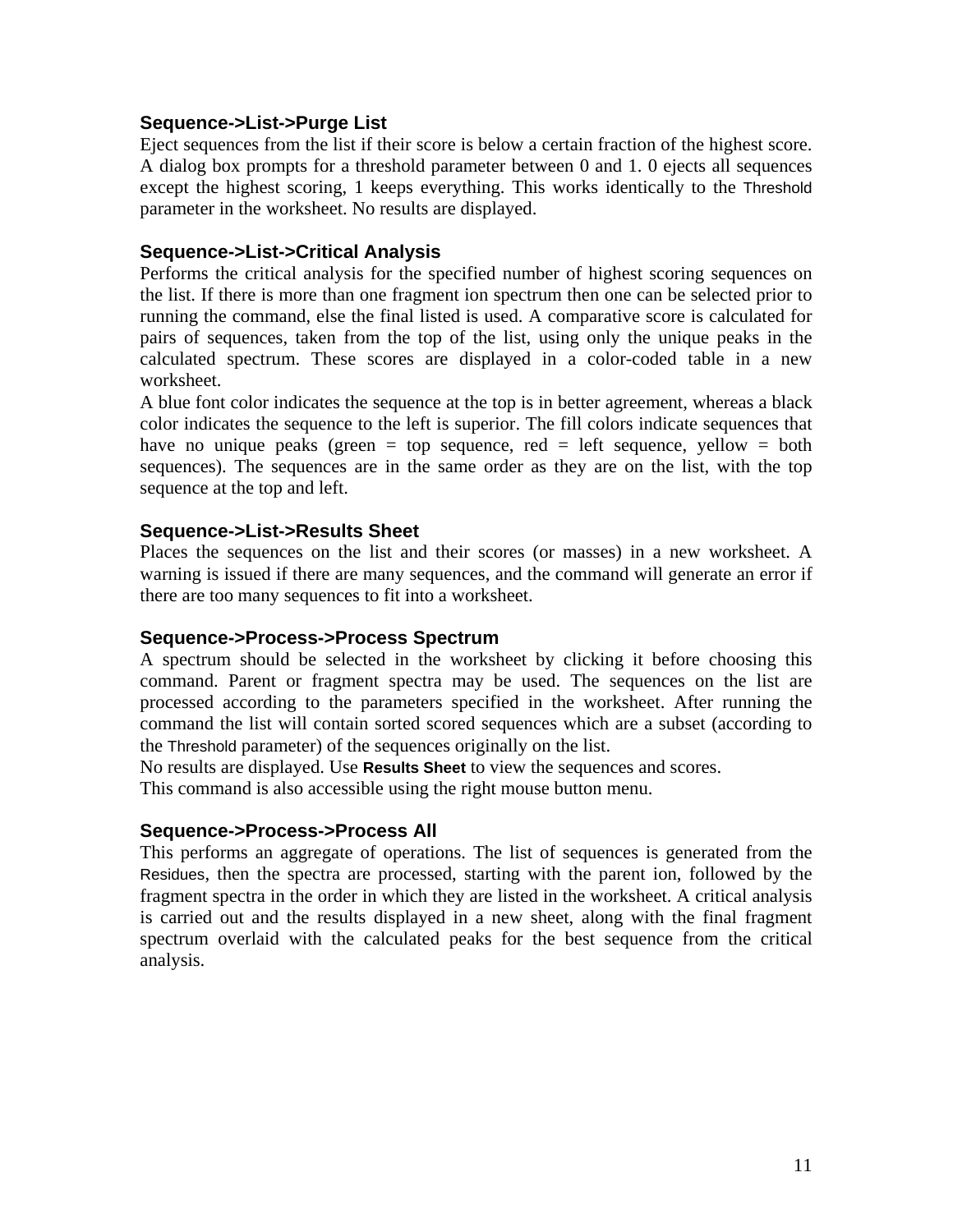# <span id="page-11-0"></span>**Sequence->Process->Batch Process All**

Performs Process All steps on spectra of a series of compounds and summarizes the results in a worksheet. Enter the spectrum filenames in the blank area below the Residues section. The file names should be inserted in the cells to form a rectangular block in the order:

| Parent_Compound1 | Fragment1_Compound1 |
|------------------|---------------------|
| Parent_Compound2 | Fragment1_Compound2 |
| Parent_Compound3 | Fragment1_Compound3 |

Click somewhere in the block of filenames then select Batch Process All to run the command.

# **3.5 Error Messages**

All error messages have an associated numerical code which is listed as the Outcome of the command in any worksheet which displays results. Errors 7 and 12 should not normally be encountered. Error 3 may be an indication that the computer is about to crash.

| Code           | <b>Message</b>      | <b>Meaning</b>                                              |
|----------------|---------------------|-------------------------------------------------------------|
| $\Omega$       | Completed.          | Command was successful. No error.                           |
| $\mathbf{1}$   | File not found.     | Trying to open a non-existent file. Check the name and      |
|                |                     | path.                                                       |
| $\overline{2}$ | Error in file.      | There was a problem reading the file. Usually caused by     |
|                |                     | an error in the file format.                                |
| 3              | Allocation error.   | Allocation of memory failed – probably because there is     |
|                |                     | insufficient.                                               |
| $\overline{4}$ | Empty list.         | There are no sequences on the list, and the selected        |
|                |                     | command requires a list of sequences.                       |
| 5              | No job parameters.  | The processing parameters are missing. Type some in or      |
|                |                     | use Open Job.                                               |
| 6              | Spectrum not exist. | Spectrum parameters do not exist.                           |
| $\overline{7}$ | Math error.         | An error occurred during calculation.                       |
| 8              | No residue masses.  | A residue mass table needs to be read. Use Open Masses.     |
| 9              | Invalid parameter.  | There is an invalid processing parameter.                   |
| 10             | Cannot write file.  | The parameter file cannot be written.                       |
| 11             | Missing parameter.  | A parameter is missing.                                     |
| 12             | Index out of range. | An array index is out bounds.                               |
| 13             | Invalid selection.  | The command requires a spectrum to be selected in the       |
|                |                     | worksheet. Click on a cell in the row of parameters         |
|                |                     | associated with a spectrum, then try the command again      |
| 14             | List is too large.  | There are too many sequences on the list to fit the results |
|                |                     | into a worksheet.                                           |

Table 1.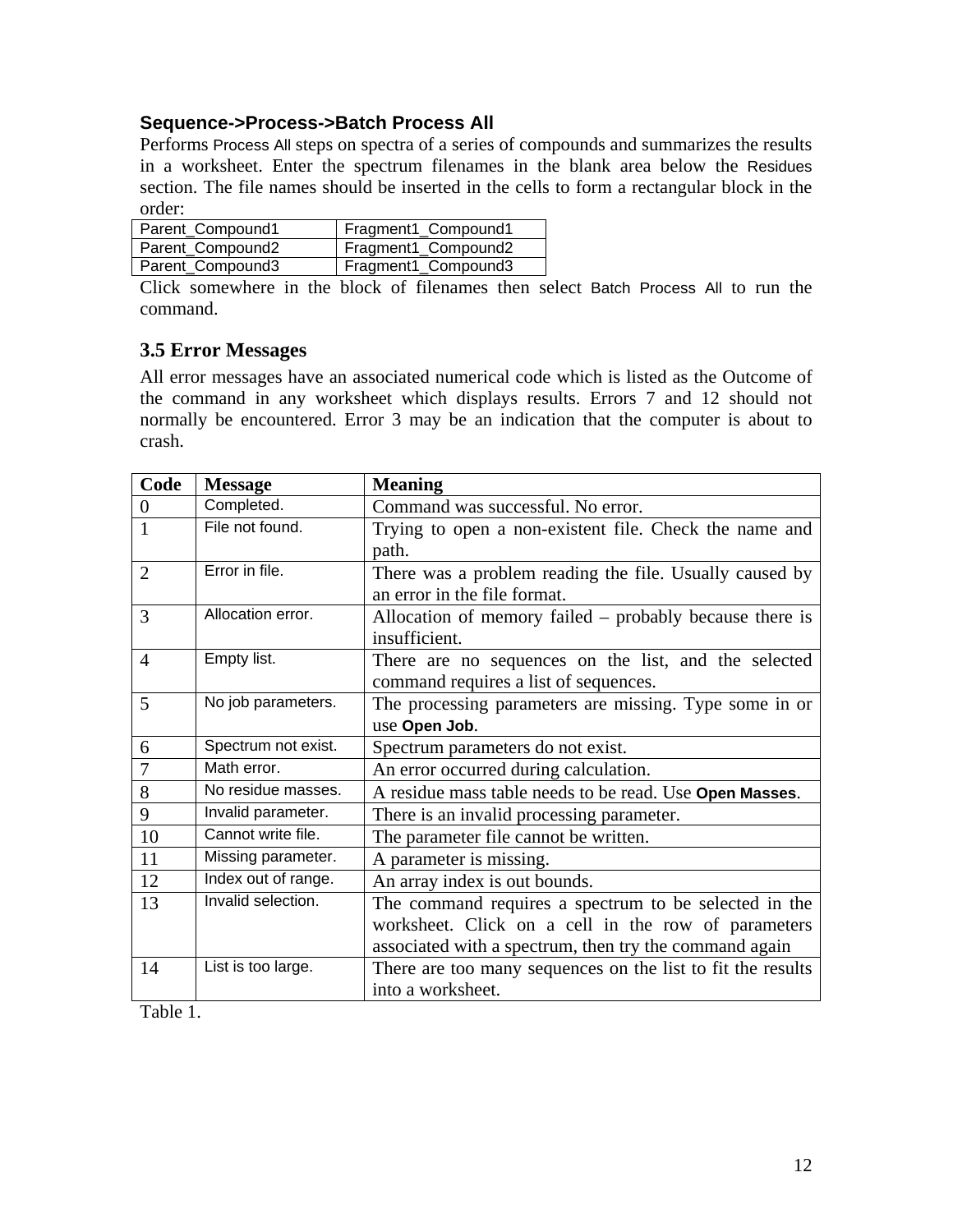# <span id="page-12-0"></span>**3.6 Assumptions**

Some approximations/limitations have been made to increase processing speed:

1) The experimental data points must be evenly sampled (same mass interval between data points). This should be true for Hitachi .stx data – but it is a good idea to check first as with some methods this is not the case. The program attempts to pad out data from regular text files so that this assumption is met.

2) Isotopes are simplistically treated.

Only one isotope peak is considered for each ion. The program attempts to guess the most abundant isotope peak, assuming a typical peptide composition (Biomed. Env. Mass. Spectrom. **1986**, *13*, 373). If M = monoisotopic mass,  $M \le 1818$  most abundant isotope peak is M  $1818 < M \leq 3247$  most abundant isotope peak is M+1  $M > 3247$  then most abundant isotope peak is  $M+2$ 

When the program reports calculated masses (e.g. with **Calculate Spectrum**), these are monoisotopic. The isotope distribution described above is only used in spectra generated for the purpose of calculating scores.

For  $MS<sup>n</sup>$ , ensure that the Window parameter is large enough to enclose the isotopic envelope of the peak being fragmented.

3) Except for parent ions, multiply charged species are ignored.

In the absence of a good way of predicting which multiply charged species are likely to be observed it was decided to omit them entirely during the calculation of fragment spectra.

4) A limited number of fragmentations are considered: Fragmentation of the peptide bond. Loss of CO. Loss of  $NH_3$  from K,Q,R. Loss of  $H_2O$  from  $S, T, E$ .

5) If a side chain fragmented peak is mass selected then the side chain fragmentation is ignored in the calculation of the fragment spectrum.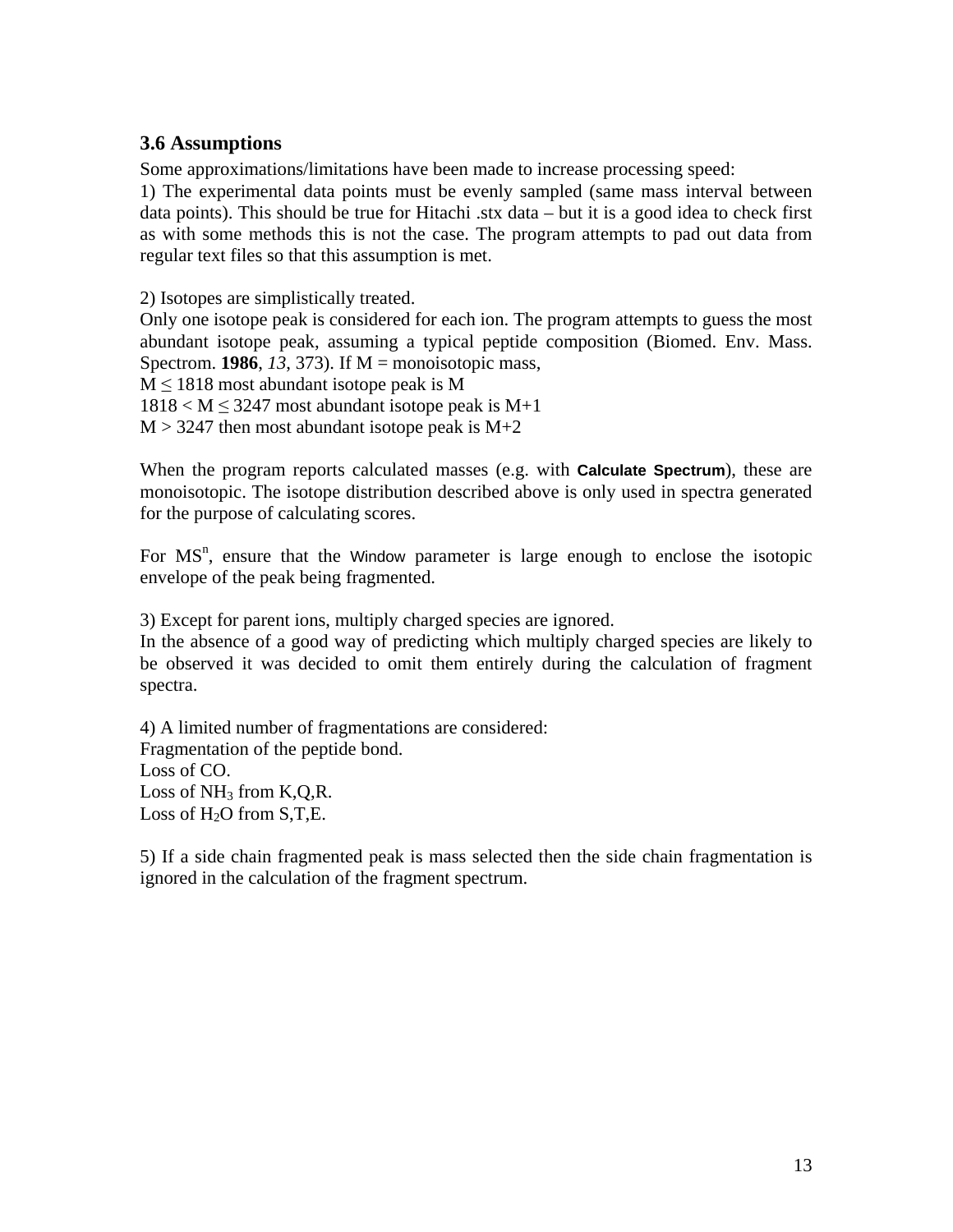# <span id="page-13-0"></span>*4. Programming Information*

This section of the guide covers features which can be accessed without the need to change the C++ source code and recompile the program.

The dll is an automation server with a COM interface so it can be controlled from Visual Basic and other programming languages that support COM. There is only one object called AutoSeq with properties and methods which control all aspects of the program. CreateObject should be used in VB to create an AutoSeq object, e.g.

Dim MassServer As Object

Set MassServer = CreateObject("sequencedll.AutoSeq")

Properties and methods of AutoSeq are listed below in  $C_{++}$  style. Part of the code has been rewritten for Builder 6 to provide a type library, but for some reason it executes much slower, and will be released when these problems are resolved. In VB the AnsiString type corresponds to an ordinary string, **int** and **float** are 32 bit integer and floating point numbers respectively. Array properties are shown with their indices in square brackets e.g. [**int** *Index1*][**int** *Index2*], in VB this would be written as (*Index1*, *Index 2*).

VB example code:

 $MassServer.Parms(1, 5) = 0.2$ errcode = MassServer.CalculateSpectrum(1, "KRWLWL")

# **4.1 Properties**

AnsiString *About* An 'about' string.

# AnsiString *Sequence*[**int** *Index*]

The list of sequences. *Index* is in the range 0...*Count*-1. Read only.

# **float** *Score*[**int** *Index*]

The list of scores (or masses) associated with each sequence. *Index* is in the range  $0$ ... $C$ *Ount*-1.

Read only.

# **int** *Length*

The original number of array elements in the list, as set by GenerateParentList. After calling PurgeList the *Length* is unaltered, although *Count* will be updated to reflect the size of the list.

Read only.

**int** *Count* The number of sequences on the list. Read only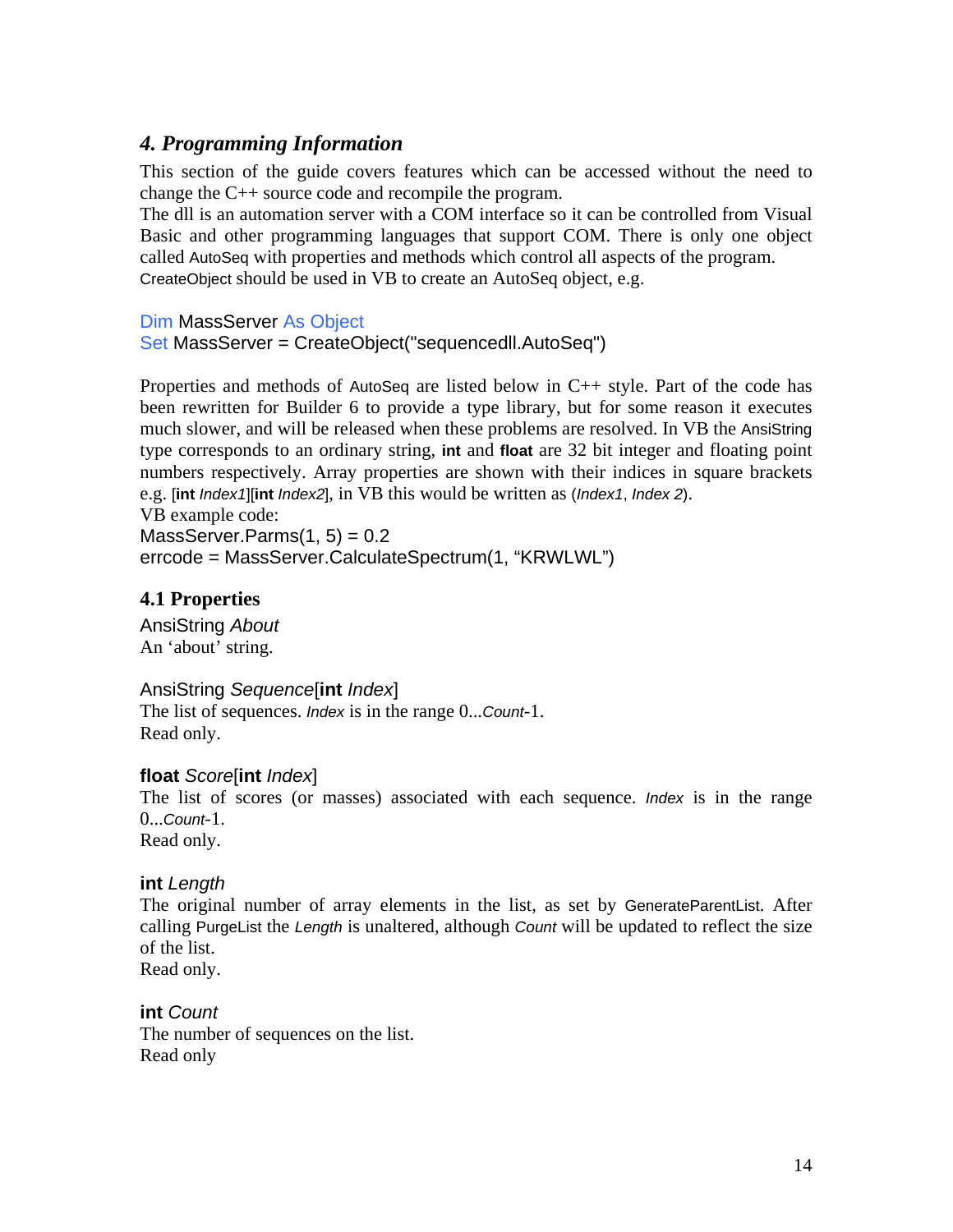**int** *Nres* The length of the peptide. Read/write.

# **int** *Nspec*

The total number of experimental mass spectra. Read/write.

# **int** *NPeaks*[**int** *sIndex*]

The number of peaks in calculated spectrum *sIndex*. Up to 2 separate spectra may be stored simultaneously and referenced by values of *sIndex* of 0 or 1. Read only.

# **float** *Mass*[**int** *sIndex*][**int** *pIndex*]

The *m/z* of peak *pIndex* in calculated spectrum *sIndex*. *sIndex* must be 0 or 1. *pIndex* is in the range 0...*Npeaks*[*sIndex*]-1. Read only.

# **float** *Weight*[**int** *sIndex*][**int** *pIndex*]

The scoring weight of peak *pIndex* in calculated spectrum *sIndex*. *sIndex* must be 0 or 1. *pIndex* is in the range 0...*Npeaks*[*sIndex*]-1. Read only.

# **float** *Ccap*

The mass of the C terminal group of a linear peptide. Read/write.

# **float** *Ncap*

The mass of the N terminal group of a linear peptide. Read/write.

# AnsiString *Annotation*[**int** *sIndex*][**int** *pIndex*]

The peak annotation of peak *pIndex* in calculated spectrum *sIndex*. *sIndex* must be 0 or 1. *pIndex* is in the range 0...*Npeaks*[*sIndex*]-1. Read only.

# AnsiString *Topology*

The topology of the peptide. Permitted values are cyclic, cyclicDL, linear and unspecified. Read/write.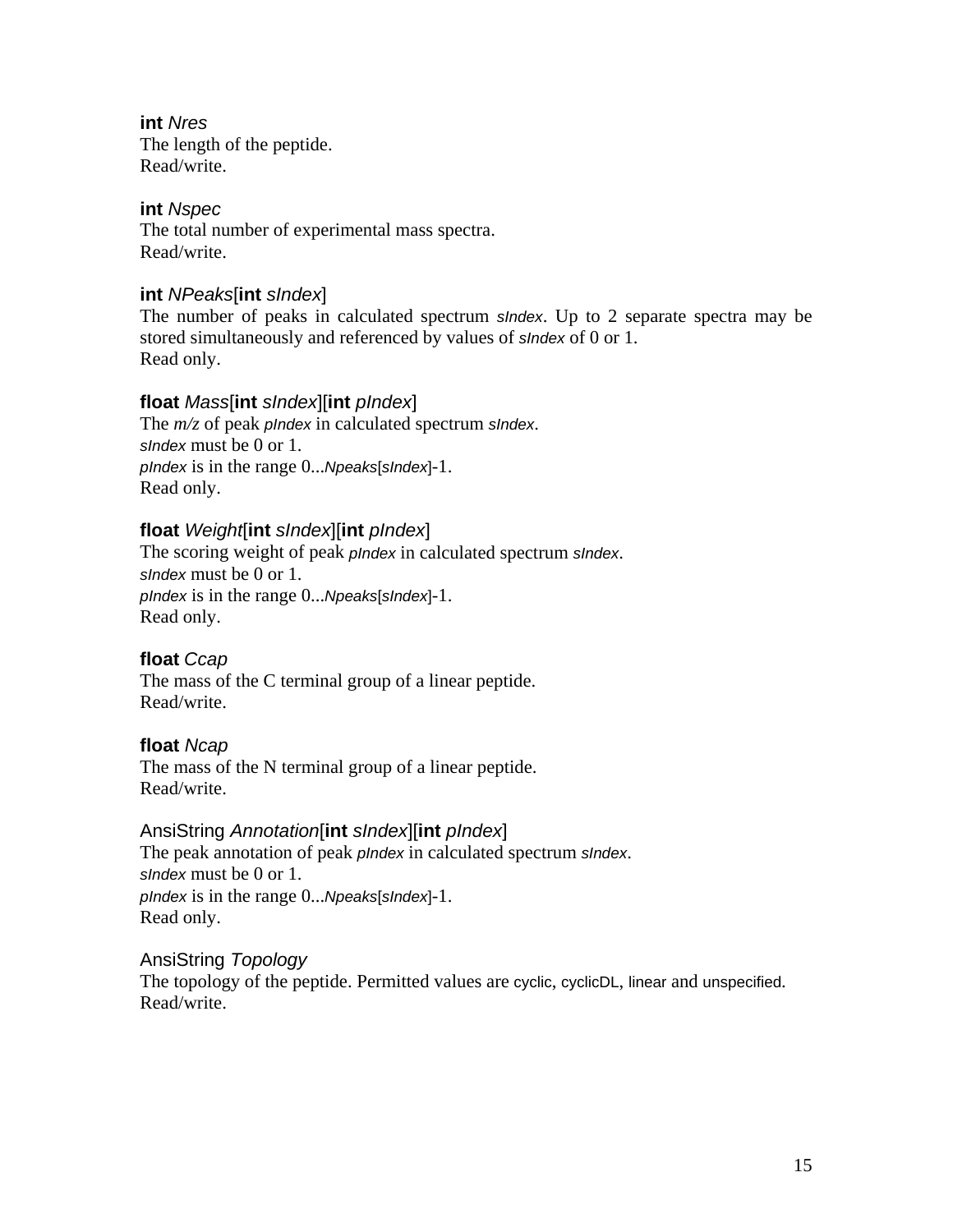AnsiString *FileName*[**int** *Index*]

The filename of the experimental spectrum *Index*. *Index* is in the range 0...*Nspec*-1. Read/write.

# **int** *Fragmentations*[**int** *Index*]

The number of fragmentations for spectrum *Index*. Read/write.

#### **int** *MultiLoss*[**int** *Index*]

Multiple side chain losses.  $0 = no$  multiple side chain losses permitted, else permit multiple side chain loss.

#### **float** *Parms*[**int** *Index1*][**int** *Index2*]

The parameter array holding the scoring weights, and mass selection information for spectrum *Index1*.

*Index1* is in the range 0...*Nspec*-1.

*Index2* refers to the identity of the parameter.

For a parent spectrum, *Fragmentations*[*Index1*] = 0,

- $Index2 = 0$  Mass tolerance
	- 1 Threshold
	- 2 Scoring weight  $[M+H]$ <sup>+</sup>
	- 3 Scoring weight  $[M+2H]^{2+}$
	- 4 Scoring weight  $[M+3H]^{3+}$

For a fragment spectrum, *Fragmentations*[*Index1*] > 0,

- *Index2* = 0 Mass tolerance
	- 1 Threshold
	- 2 Scoring weight, no side chain or CO losses
	- 3 Scoring weight, fragment -NH3
	- 4 Scoring weight, fragment -CO
	- 5 Scoring weight, fragment  $-H<sub>2</sub>O$
	- 6 Multiplicity factor
	- 7 Degeneracy tolerance
	- 8 N terminal fragment scoring weight
	- 9 C terminal scoring weight
	- 10 Internal fragment scoring weight
	- 11 NH3 loss probability
	- $12$  H<sub>2</sub>O loss probability

 $(MS<sup>3</sup> only)$ 13,14 Mass selection window (center mass and window width) For MS<sup>4</sup> etc. there are further pairs of Mass select and window parameters, corresponding to each mass selection step. Read/write.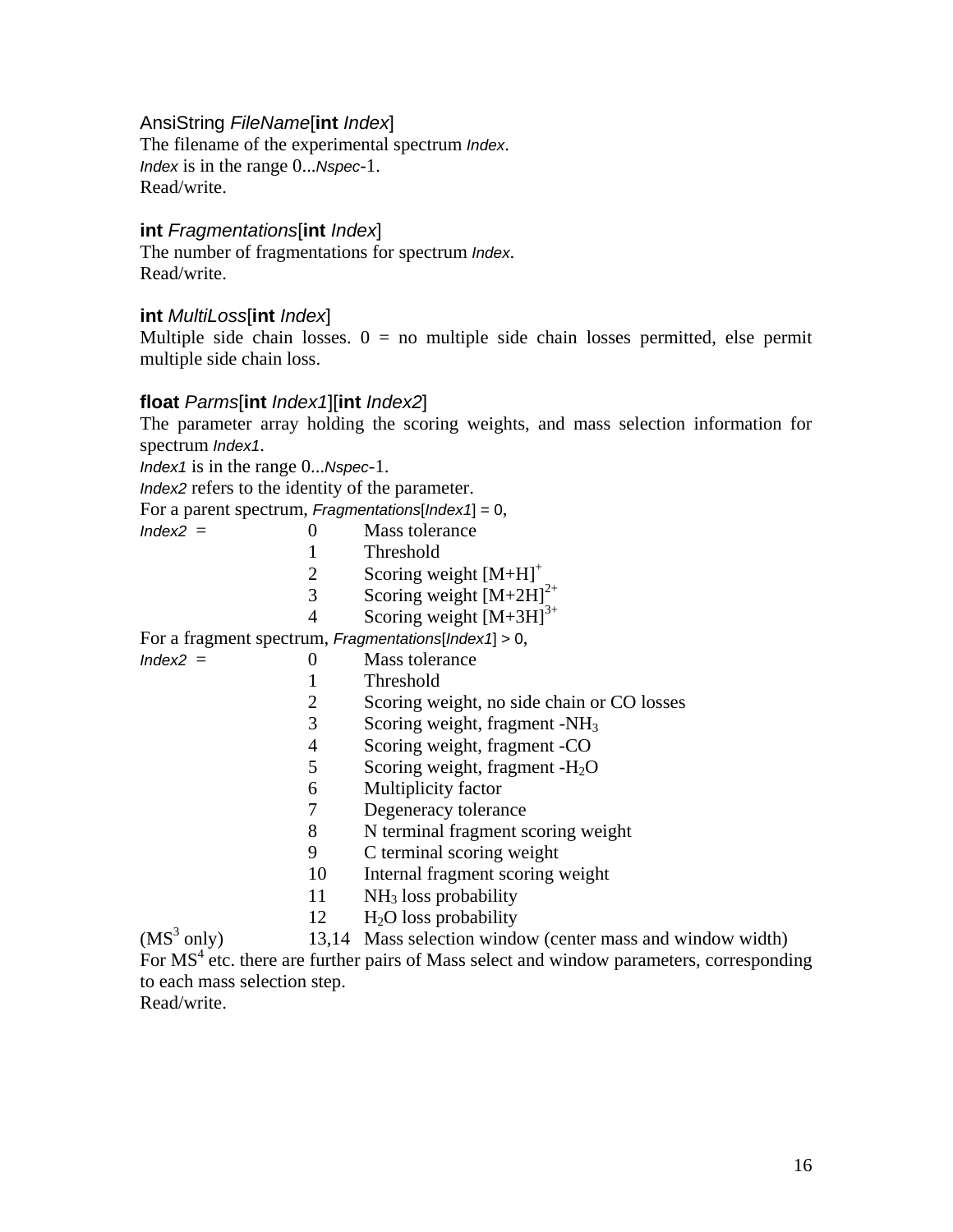#### <span id="page-16-0"></span>AnsiString *Residues*[**int** *Index*]

The possible residues at sequence position *Index*. *Index* is in the range 0...*NRes*-1. Read/write.

#### **float** *CriticalScore*[**int** *Index1*][**int** *Index2*]

The critical analysis score of sequence *Index1* compared to sequence *Index2*. CriticalAnalysis must have been called first.

This is not the same score as appears in the critical analysis table in the Excel worksheet. This score is the difference between the scores of sequences *Index1* and *Index2*. *Index1* and *Index2* should be in the range 0...number of critical analysis sequences-1 Read only.

# AnsiString *CritBest*

The 'best' sequence from the critical analysis. This is the highest scoring sequence on the list with the fewest 'disagreements' in the critical analysis. A sequence has a 'disagreement' when both sequences under consideration have unique peaks, and the critical analysis score is higher for the alternative sequence. Read only

# **4.2 Methods**

All methods return an **int** error code. The error codes are listed in Table 1.

**int** ReadFile(AnsiString *FileName*); Reads the parameter file *FileName*.

**int** WriteFile(AnsiString *FileName*); Writes the parameters to file *FileName*.

# **int** ReadMasses(AnsiString *FileName*);

Read the residue mass table file *FileName*.

# **int** CalculateMasses();

Calculate the masses of the sequences on the list. This mass does not include an extra proton. The masses are stored in *Score*.

#### **int** WriteOutputList(AnsiString *Filename*);

Writes out the sequences and scores on the list to file *FileName*.

# **int** GenerateParentList();

Generates a list of sequences from *Residues* and *Topology*. For topologies cyclic and cyclicDL cyclic permutation symmetry is accounted for so that there will not be duplicate sequences on the list. The sequences are held in *Sequence* and the scores are initialized to zero.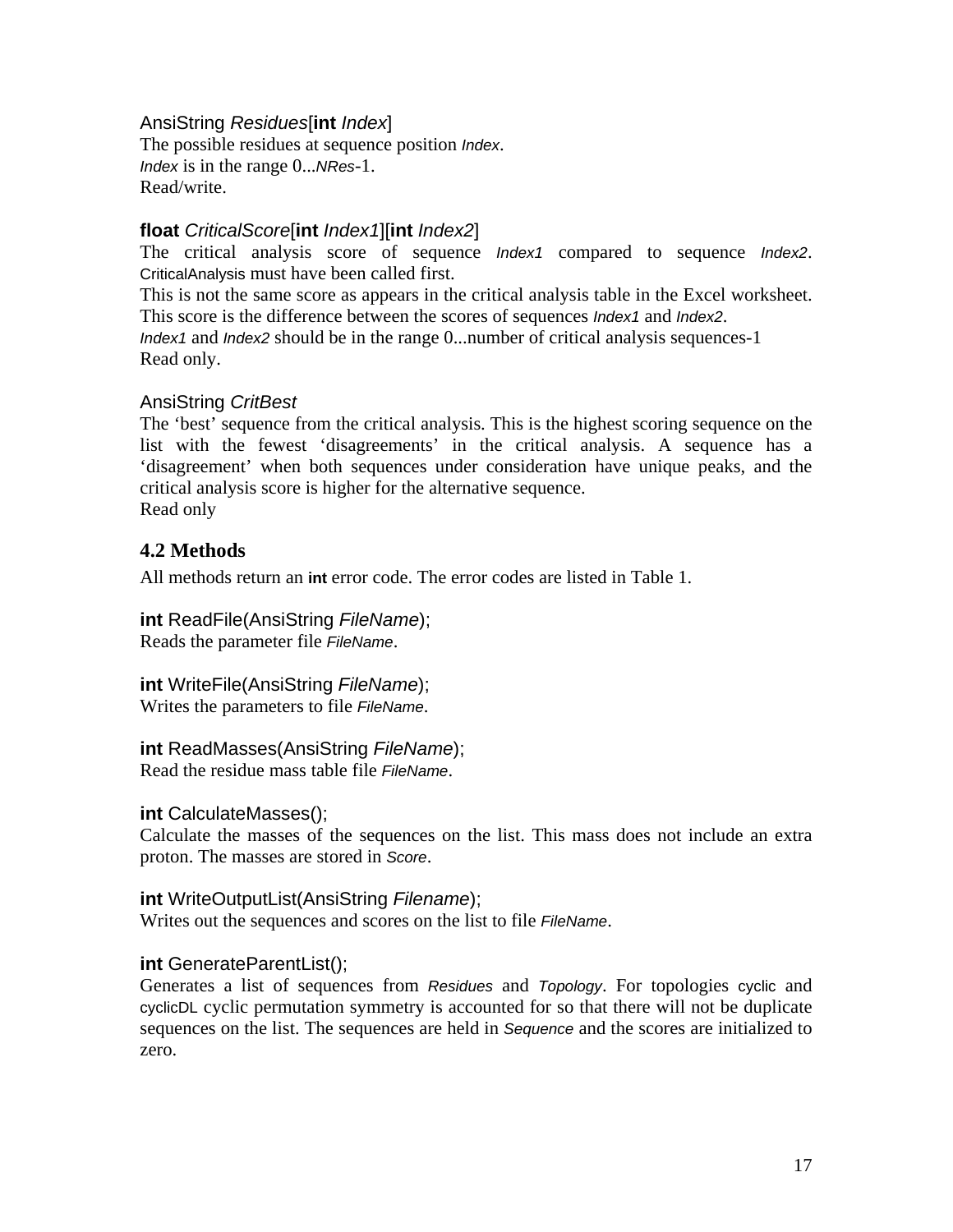# **int** ProcessSpectrum(**int** *SpecToProcess*);

Processes spectrum number *SpecToProcess*. The experimental spectrum file is *FileName*[*SpecToProcess*] and the processing parameters are in *Parms*[*SpecToProcess*][*Index2*]. Processing scores the sequences on the list against the experimental spectrum. The list is sorted in descending order of score and purged to remove the lower scoring sequences (determined by the threshold parameter).

# **int** CalculateSpectrum(**int** *SpecToProcess*, AnsiString *sequence*);

Calculates spectrum *SpecToProcess* for sequence *sequence*. The calculated monoisotopic spectrum *m/z*, weights and annotations are stored in *Mass*[0][*pIndex*], *Weight*[0][*pIndex*] and *Annotation*[0][*pIndex*] respectively. Peaks are listed in order of ascending *m/z*.

# **int** CriticalPeak(**int** *SpecToProcess*, AnsiString *Sequence1*, AnsiString *Sequence2*);

Determines the unique monoisotopic peaks in the spectrum *SpecToProcess* of *Sequence1* and *Sequence2*. The two resulting spectra are stored in *Mass*[*sIndex*][*pIndex*], *Weight*[*sIndex*][*pIndex*] and *Annotation*[*sIndex*][*pIndex*] where *sIndex* = 0 or 1. All non-unique peaks are given a weight of zero, the unique peaks retain their original weighting.

# **int** CriticalAnalysis(**int** *SpecToProcess*, **int** *NumberToProcess*);

Performs the critical analysis for *NumberToProcess* sequences from the top of the list with spectrum *SpecToProcess*.

The results are held in *CriticalScore* and *CritBest*.

# **int** ProcessAll();

This calls *GenerateParentList* then for each experimental spectrum a call to *ProcessSpectrum* is made.

# **int** PurgeList(**float** *threshold*);

Removes sequences from the list with a score below a fraction of the highest score, as specified by *threshold* ( $0 =$  remove everything except top score,  $1 =$  retain everything). The sequences are 'removed' by decreasing the value of *Count*.

# **int** SortList();

Sorts the sequences on the list in order of descending *Score*. This is intended for sorting the list after running CalculateMasses, when Score represents a mass.

# **int** PlotSpectrum(**int** *SpecToProcess*, AnsiString *sequence*, **float** *scale*);

Pastes to the Windows clipboard a metafile image of the experimental spectrum *SpecToProcess* overlaid with the calculated peaks for sequence *sequence*. The calculated peaks are shown as red vertical lines displaced above the experimental spectrum, annotated with their monoisotopic *m/z*. The program attempts to match the positions of the calculated peaks to the observed peaks, within the given tolerance. Scale controls the size of the graphic. A value of 1 or larger should produce a reasonable looking plot.